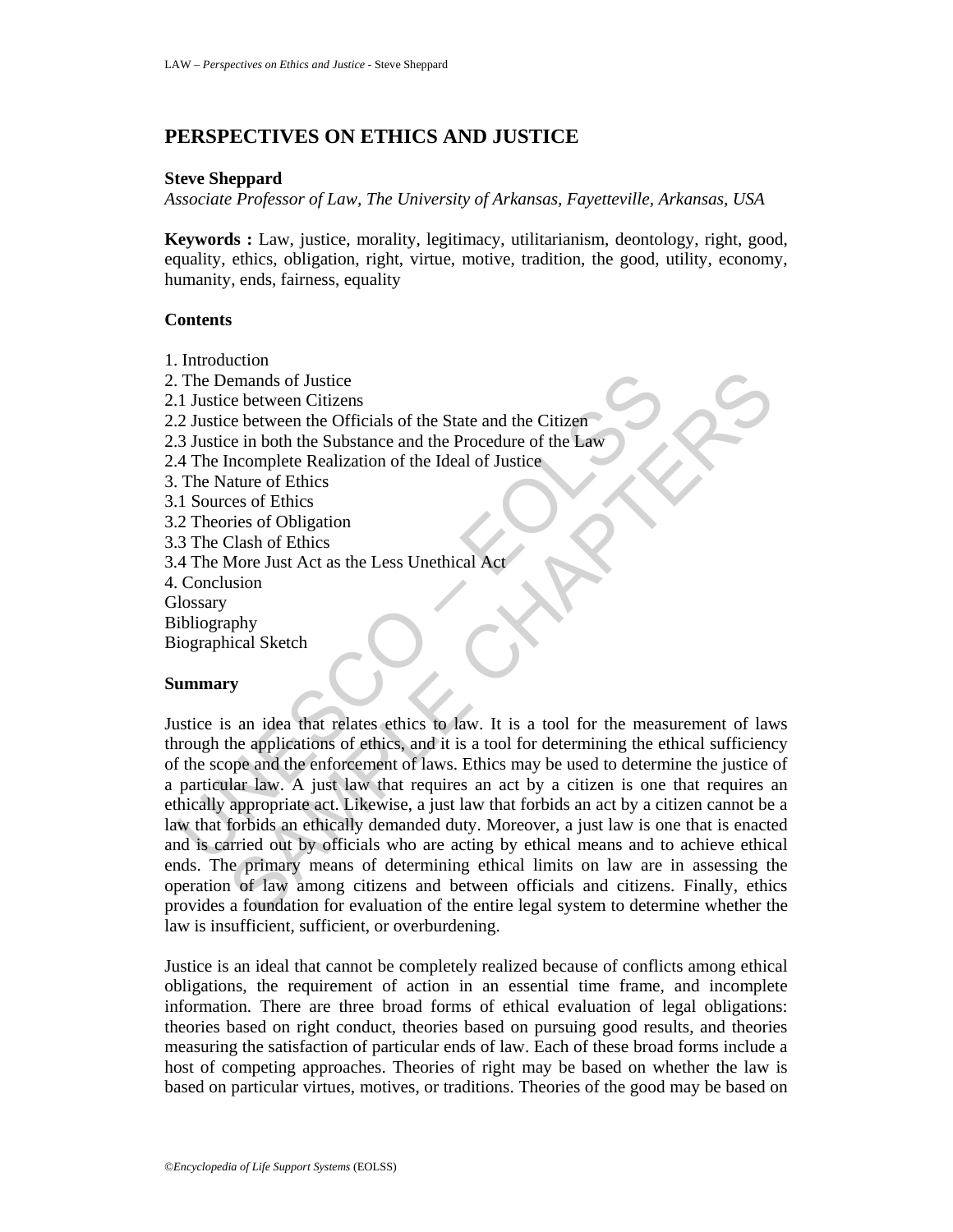promoting values of happiness, or wealth, or humanity. And theories of particular ends may seek liberty or responsibility for the citizen or equality of life among them. These varying approaches to ethics often create conflicting obligations in a given situation, and legal officials must then seek to determine which ethical demands are to be followed and which are to be disregarded. The most just outcome is the least unethical. Thus justice provides an ideal against which practical decisions of officials may be assessed using the many, competing tools of ethics.

## **1. Introduction**

Justice is what the law ought to be, to accomplish; it is the goal that law ought to serve. Put thus broadly, it is clear only that justice is an ideal, a goal that is to be pursued by those who create and carry out the laws. Justice, then, is the ideal for the conduct of legal officials in making and enforcing laws.

ose who create and carry out the laws. Justice, then, is the ideal form space who create and carry out the laws. Justice, then, is the ideal form space and of what ideal form of conduct for any person; it provides the solu Ethics describes the ideal form of conduct for any person; it provides reasons for deciding what any person ought to do. And so ethics provides the sources of justice as the ideal of what legal officials ought to do. Ethics functions for officials in the same manner, although more specifically applied, as it provides the sources of any ideal of conduct. Thus, justice is what legal officials ought to do when they act according to the obligations of ethics.

Further, ethics (in the form usually called morality) describes the ideal relationship among every person in a society. Thus, morality can serve as a measure of the state of society, as the conduct of members of that society is shaped by law. In that manner, morality provides a tool to determine whether the whole system of law is just. Justice is then what all the officials of the legal system ought to accomplish in order to achieve a moral society.

## **2. The Demands of Justice**

to create and carry out the laws. Justice, then, is the ideal for the conduct c<br>cials in making and enforcing laws.<br>Secribes the ideal form of conduct for any person; it provides reasons for<br>what any person ought to do. An Justice is an ideal to be pursued, a metric against which the law can be measured. The law itself is difficult to define, in some ways as difficult to ascertain as justice. However one defines law, it is the product of actions and inactions by legal officials. Justice can, therefore, more easily be seen as a measure against which the conduct of legal officials can be assessed. Certain obligations always apply to the conduct of legal officials, as requirements of both the ideal of the rule of law (*see The Rule of Law*) and as ethical requirements. To the degree that the principles of justice can be ascertained through the use of ethics, ethics then may be applied to the conduct of legal officials in particular circumstances to determine that the law applied by the official is just.

## **2.1 Justice between Citizens**

Legal officials are often required to resolve a conflict between citizens. When such conflicts are resolved through the formal use of the laws, the laws employed may be assessed by the ethical standards of the conduct of the citizen that is promoted or condemned by the law. So when the law is the reason for an official to penalize a citizen for certain conduct, the law may be assessed by an ethical evaluation of the conduct for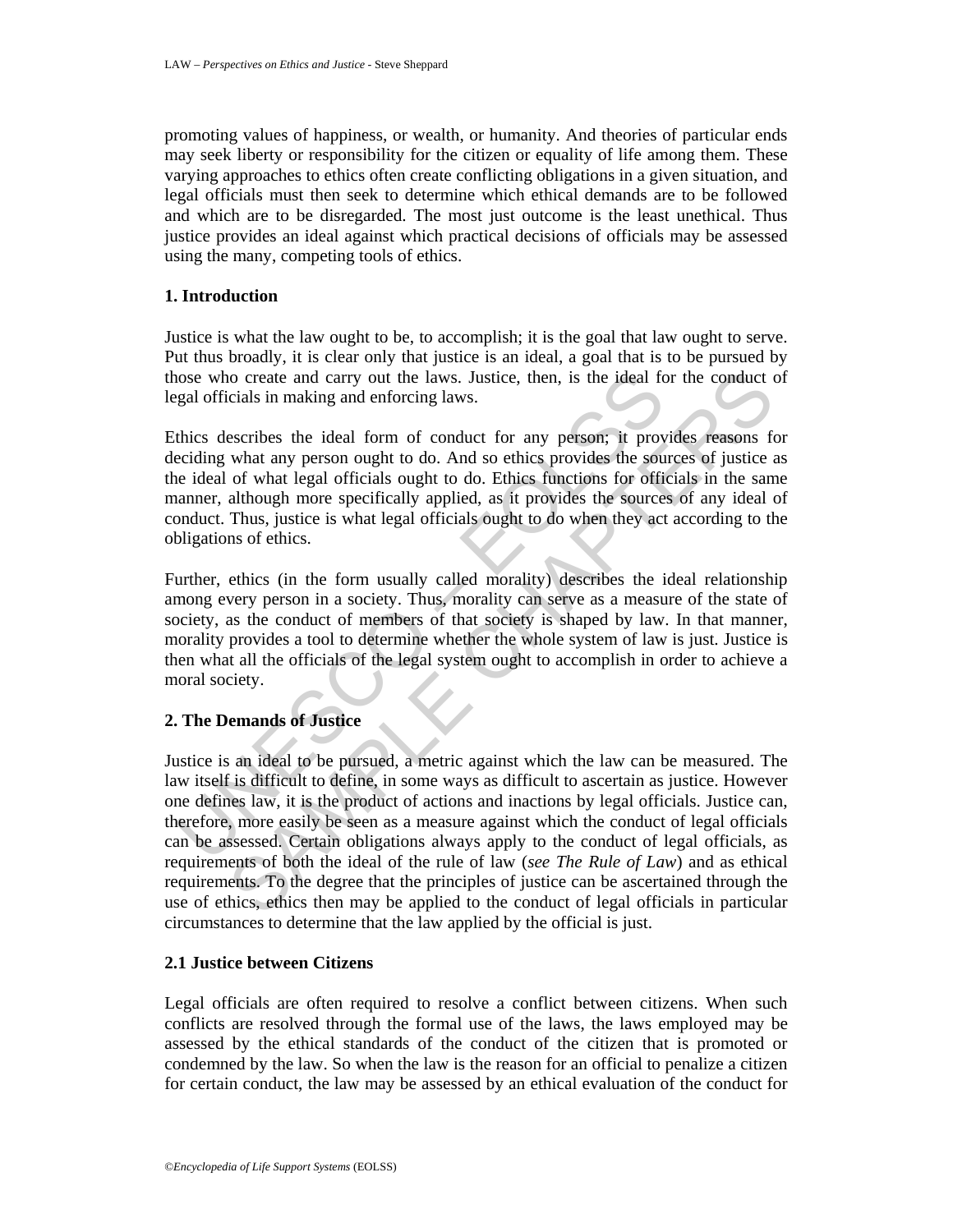which the citizen was condemned. A law that punishes ethically appropriate conduct is unjust. This injustice is compounded when a person who has been ethically treated complains of the treatment and so doing brings about a legal penalty against the ethical citizen.

While it is clear that a law may be condemned as unjust when it penalizes ethically sound conduct, it is not as certain that injustice would result if the law failed to penalize every unethical act between citizens. There is a considerable range of ethical wrongs that one citizen might inflict on another, and the character and severity of the resulting harms might be appropriate for ethical condemnation but not appropriate for legal condemnation. The more severe the harm, and the more significant the character of the ethical misconduct, the greater the likelihood that a failure by legal officials to create or enforce a rule penalizing such misconduct will be considered unjust.

force a rule penalizing such misconduct will be considered unjust.<br>
his idea, that it is unjust for a law not to condemn unethical conduct (<br>
neethical conduct), seems to many people controversial. At the margople would ar In the penalizing such misconduct will be considered unjust.<br>
In the it is unjust for a law not to condemn uncthical conduct (or at least grossl<br>
conduct), seems to many people controversial. At the margins, it is. Man<br>
co This idea, that it is unjust for a law not to condemn unethical conduct (or at least grossly unethical conduct), seems to many people controversial. At the margins, it is. Many people would argue that the state should not enforce ethical obligations to perform an act for the benefit of others without a reciprocal benefit to the actor. Likewise many would argue that the law should not enforce ethical obligations to refrain from conduct that offends others, that harms them only indirectly, or that harms only the actor. These people argue that the state cannot enforce such obligations without so intruding into individual lives as to compromise other important values of law, such as liberty, privacy, or individual responsibility. They might also argue that the ethical nature of the obligation depends upon the action taken under the obligation being taken without coercion. They also argue that the substance of any such ethical principles are themselves very controversial.

All of these objections may be quite sound. Even so, none respond to the broader argument that the state can enforce ethical obligations that are nearly uncontroversial, because the ethical norm in question is both widely accepted and seen of such importance that state enforcement of the norm is appropriate. Thus, the ethical obligation to respect the life of another is sufficiently profound that the state may enforce this ethical obligation through a prohibition of homicide. Such an obligation is supported by a host of different ethical theories, and so it is nearly universal in its acceptance.

Some ethical theories have indeed grown so widely accepted that they are no longer even seen as ethical theories. The principle that no one should act so as to harm another, and the principle of utility, that the each person should act to promote happiness and diminish pain for everyone, are ethical standards, which are now so widely enforced by law that the ethical principles underlying these standards are sometimes seen as something other than ethics.

## **2.2 Justice between the Officials of the State and the Citizen**

In a dispute between the citizen and the state, or more particularly between a citizen and other officials, ethics provides a foundation for judgment not only of the citizens' conduct subject to dispute but also of the officials' conduct. In the instance of judging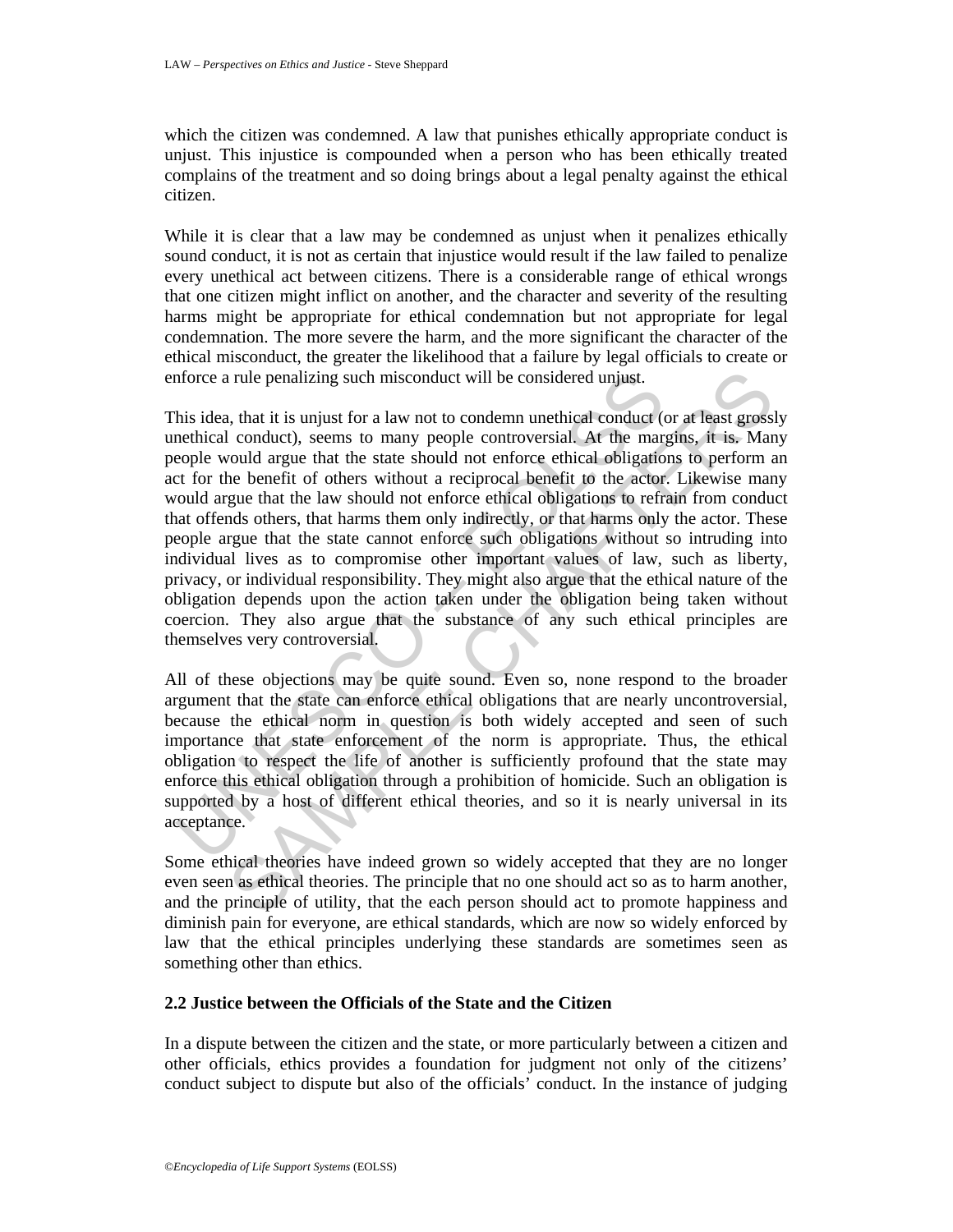an official's conduct, additional considerations apply as a result of the official's participation in the legal system. What is ethical as between equals may not be ethical between one person representing a monopoly of lawful violence and one who is subject to that monopoly. An additional range of ethical obligations may apply to the official as a result of the unequal relationship between citizen and official; the voluntariness of the individual official accepting this role contrasted to the involuntariness of the individual citizen; and the particular tasks with which the official is charged. In these cases, a just result must at least be that the law demands an ethical action by the official, or at least does not accept an unethical action.

iscretion or outside of the official's discretion. Those actions with<br>distinction are those in which the official has the least constraint<br>bligations and, correspondingly, the highest constraint by eth<br>bligations of the ju n are those in which the official's discretion. Those actions within the official<br>nare notes in which the official has the least constraint by other legs<br>ns and, correspondingly, the highest constraint by eithical duty. Th Considerations of justice in a given conflict between a particular official and citizen may take two forms, according to whether the dispute is one within the official's discretion or outside of the official's discretion. Those actions within the official's discretion are those in which the official has the least constraint by other legal obligations and, correspondingly, the highest constraint by ethical duty. The consideration of the justice of these actions is essentially a consideration of the justice of the individual official's act. Those actions that are bound to limited discretion are subject to legal obligations set in place by other officials at an earlier time, and to consider the justice of such actions is consequently to consider the justice of the earlier legal obligation as well as the action it compels.

## **2.3 Justice in both the Substance and the Procedure of the Law**

Justice as an ideal may thus be broadly used to assess the law in two aspects. In law's substance, justice provides a measure of the requirements of the law as they are manifested in the lives of citizens. In law's procedure, justice provides a measure of the method by which the laws are adopted, altered, and enforced.

The use of ethical principles of justice to assess the substantive laws provides not only a mechanism for assessing the resolution of particular disputes; it is also a tool for the measurement of the system of laws as a whole. This assessment is made by the evaluation of the entire social structure regulated by the legal system. A social structure that enshrines, or protects, or merely allows the continued existence of seriously unethical relationships among citizens is an unethical social structure. The legal system that protects or fails to disturb such an unethical social structure is unjust.

The use of ethical principles of justice to assess the procedure of laws likewise may be used to determine whether the adoption of a particular edict or the resolution of a particular dispute were done justly. Moreover, the ethical assessment of justice may be used to assess processes that affect the legal system as a whole.

## **2.4 The Incomplete Realization of the Ideal of Justice**

Justice cannot be fully realized by law for two fundamental reasons. First, justice is controversial: there are many competing claims of ethics (see section 3). Indeed, there are too many for them to generate a single comprehensive and coherent set of ethical obligations for the law. Second, justice is ideal but the law is practical, and practical obstacles are likely to prevent full realization of any ideal.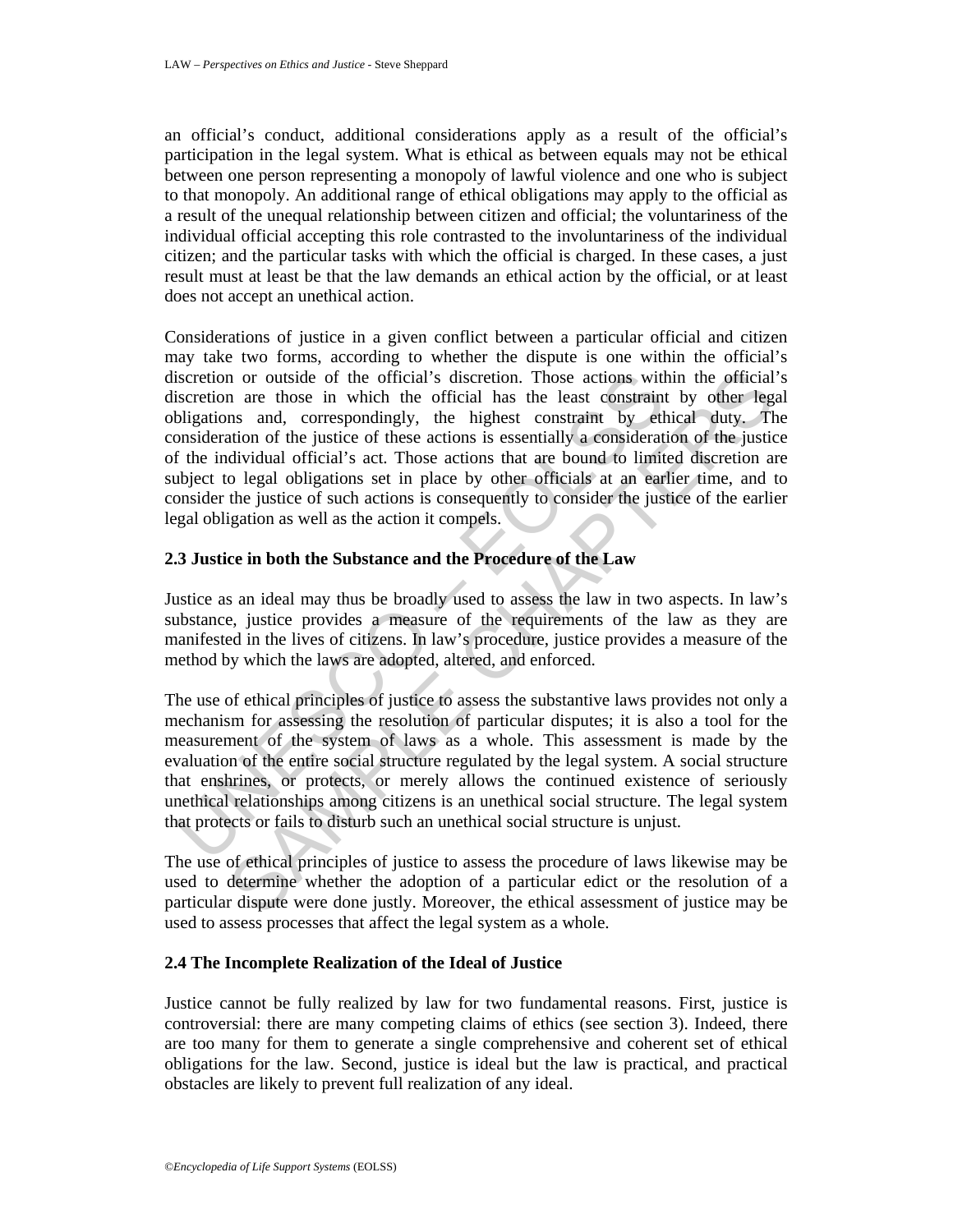As to the first, the very nature of human conduct is often based on the existence of a wide range of alternatives, each of which is good. Further, the nature of life in a complex world in which many people are acting according to many motives requires that a person who intends to act ethically is often faced with choosing between two incompatible actions, both of which seem to be ethical obligations. Legal officials are personally no better equipped than any other person to resolve such dilemmas, although they do have an obligation to the law to act, to make choices. Although philosophers may argue over whether such a choice is immoral, there is no doubt that a choice in such a case cannot be a complete realization of morality. Thus, even when officials desire to act according to the dictates of justice, the actions and choices legal officials make are unlikely to satisfy all of the ethical demands upon them.

urthermore, there are practical constraints on the action of officials<br>numer that injustice will occur. There is never enough reliable informated<br>notestand most situations in which the legal official must act. T<br>afficiency nore, there are practical constraints on the action of officials that very near<br>at injustice will occur. There is never enough reliable information to perfectly<br>of mission in the math and its required can be done. Still, t Furthermore, there are practical constraints on the action of officials that very nearly ensure that injustice will occur. There is never enough reliable information to perfectly understand most situations in which the legal official must act. There is never a sufficiency of resources so that all that is required can be done. Still, the obligations of the legal system in general and of a particular official's jurisdiction and discretion in particular ensure that when a given official does not act, inaction is just as significant as action. Thus, officials determine to take action or inaction with a likelihood of mistake, and the mistake is as unjust to the person burdened by it as the action or inaction would be if it were taken for deliberate reasons.

That perfect justice is impossible does not mean, however, that justice cannot be realized in some degree. As described in section 3.5, the most just legal action is often the least unethical available.

# TO ACCESS ALL THE **13 PAGES** OF THIS CHAPTER, Visit: http://www.eolss.net/Eolss-sampleAllChapter.aspx

#### **Bibliography**

- - -

Bentham J. (1970). *An Introduction to the Principles of Morals and Legislation* (eds. J. H. Burns and H. L. A. Hart). London: Athlone Press; New York: Methuen. [The classic statement of utilitarianism and law.]

Dasgupta S. (1961). *Development of Moral Philosophy in India.* New York: F. Ungar Pub. Co. [A thoughtful discussion of different schools of ethics in Indian, primarily Hindu, history.]

Dworkin R. (1986). *Law's Empire* Cambridge: Harvard University Press. [An important argument for the use of social understandings of ethics in determinations of justice.]

Fung Yu-Lan (1937). *A History of Chinese Philosophy*, 2 vol., trans. D. Bodde. Peiping: H. Vetch. [A narrative history of Chinese philosophy, with a particularly useful description of Confucian ethics.]

Greenawalt K. (1987). *Conflicts of Law and Morality* Oxford: Oxford University Press. [The most cogent essay on disobedience to law as a result of conflict between law and ethics.]